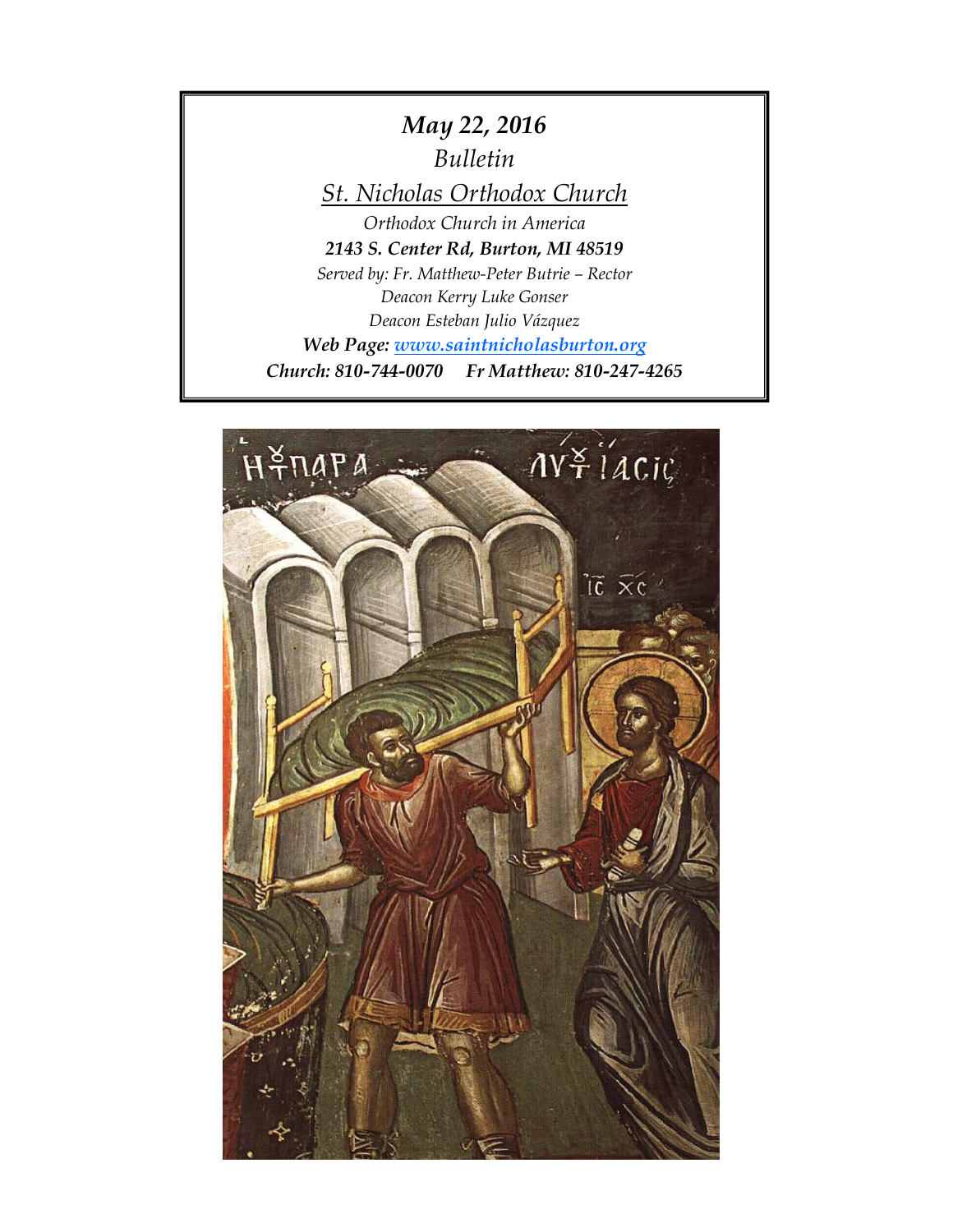**SUNDAY, MAY 22. 2016. 4th SUNDAY OF PASCHA — Tone 3. Paralytic. The Greatmartyr St. John (Vladimir) the Wonderworker, Ruler of Serbia (1015). Martyr Basiliscus, Bishop of Comana (ca. 308). Commemoration of the Second Ecumenical Council (381). Monk Martyr Paul of the Lavra (Mt. Athos— 1818).**

#### **FIRST ANTIPHON**

Make a joyful noise to God, all the earth! Sing of His name, give glory to His praise! **Through the prayers of the Theotokos, O Savior save us!**

Say to God: How awesome are Thy deeds! So great is Thy power that Thy enemies cringe before Thee! **Through the prayers of the Theotokos, O Savior save us!**

Let all the earth worship Thee and praise Thee! Let it praise Thy name, O Most High! **Through the prayers of the Theotokos, O Savior save us!**

Glory to the Father and to the Son and to the Holy Spirit, now and ever and unto ages of ages. Amen. **Through the prayers of the Theotokos, O Savior save us!**

#### **SECOND ANTIPHON**

God be bountiful to us and bless us! Show the light of Thy countenance upon us and have mercy on us! **O Son of God who arose from the dead, save us who sing to Thee: Alleluia!**

That we may know Thy way upon the earth, and Thy salvation among all nations! **O Son of God who arose from the dead, save us who sing to Thee: Alleluia!**

Let the people give thanks to Thee, O God! Let all the people give thanks to Thee! **O Son of God who arose from the dead, save us who sing to Thee: Alleluia!**

Glory to the Father and to the Son and to the Holy Spirit, now and ever and unto ages of ages. Amen. Onlybegotten Son and immortal Word of God, Who for our salvation didst will to be incarnate of the holy Theotokos and ever-virgin Mary, Who without change became man and wast crucified, Who art one of the Holy Trinity, glorified with the Father and the Holy Spirit: O Christ our God, trampling down death by death, save us!

#### **THIRD ANTIPHON**

Let God arise, let His enemies be scattered; let those who hate Him flee from before His face. **Troparion:** Christ is risen from the dead, trampling down death by death, and upon those in the tombs bestowing life.

As smoke vanishes so let them vanish; as wax melts before the fire.

**Troparion:** Christ is risen from the dead, trampling down death by death, and upon those in the tombs bestowing life.

So the sinners will perish before the face of God; but let the righteous be glad. **Troparion:** Christ is risen from the dead, trampling down death by death, and upon those in the tombs bestowing life.

This is the day which the Lord has made! Let us rejoice and be glad in it! **Troparion:** Christ is risen from the dead, trampling down death by death, and upon those in the tombs bestowing life.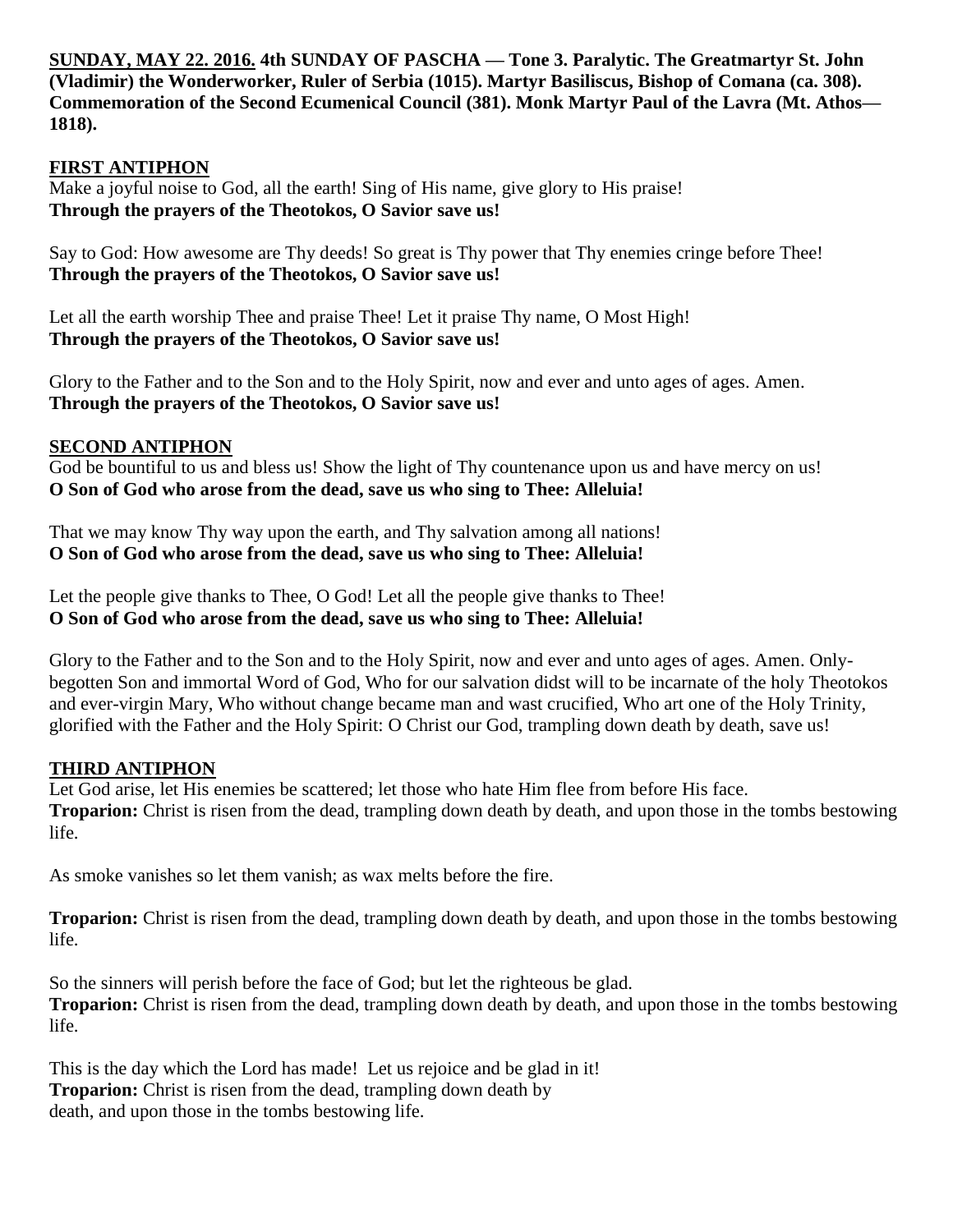## **TROPARIA**

**(Tone 3)** Let the heavens rejoice! Let the earth be glad! For the Lord has shown strength with His arm. He has trampled down death by death. He has become the first born of the dead. He has delivered us from the depths of hell, and has granted to the world // great mercy.

**(Tone 4)** The luminous cross which appeared in the sky to you preached to everyone, and thereby enlightened the infidels, O glorious Vladimir. Adorned with the red color of your own blood, you became worthy of unfading honors in the presence of the Holy Trinity. Wherefore, pray boldly that we may be saved.

**(Tone 4)** In truth you were revealed to your flock as a rule of

**Troparion:** Christ is risen from the dead, trampling down death by death, and upon those in the tombs bestowing life.

So the sinners will perish before the face of God; but let the righteous be glad. **Troparion:** Christ is risen from the dead, trampling down death by death, and upon those in the tombs bestowing life.

This is the day which the Lord has made! Let us rejoice and be glad in it! **Troparion:** Christ is risen from the dead, trampling down death by death, and upon those in the tombs bestowing life.

## **TROPARIA**

**(Tone 3)** Let the heavens rejoice! Let the earth be glad! For the Lord has shown strength with His arm. He has trampled down death by death. He has become the first born of the dead. He has delivered us from the depths of hell, and has granted to the world // great mercy.

**(Tone 4)** The luminous cross which appeared in the sky to you preached to everyone, and thereby enlightened the infidels, O glorious Vladimir. Adorned with the red color of your own blood, you became worthy of unfading honors in the presence of the Holy Trinity. Wherefore, pray boldly that we may be saved.

**(Tone 4)** In truth you were revealed to your flock as a rule of

faith, a model of meekness, and teacher of abstinence, so you won the heights by humility, and riches by poverty, O Holy Father Nicholas, intercede with Christ God to save our souls.

## **KONTAKION**

**(Tone 8)** Thou didst descend into the tomb, O Immortal, Thou didst destroy the power of death. In victory didst Thou arise, O Christ God, proclaiming: "Rejoice!" to the Myrrhbearing Women, granting peace to Thy Apostles, and bestowing resurrection on the fallen.

#### *The Prokeimenon in the Fourth Tone:* **To the saints who are in His earth, / the Lord hath revealed the wonders of all His will in them.**

*v.* **I saw the Lord continually before me; for He is at my right hand, that I not be moved.**

## **THE READING FROM SECOND EPISTLE OF SAINT PAUL TO TIMOTHY (2:1-10)** *Timothy, my son:*

be strong in the grace that is in Christ Jesus.And the things that you have heard from me among many witnesses, commit these to faithful men who will be able to teach others also.You therefore must endure hardship as a good soldier of Jesus Christ.No one engaged in warfare entangles himself with the affairs of this life, that he may please him who enlisted him as a soldier.And also if anyone competes in athletics, he is not crowned unless he competes according to the rules. The hardworking farmer must be first to partake of the crops.Consider what I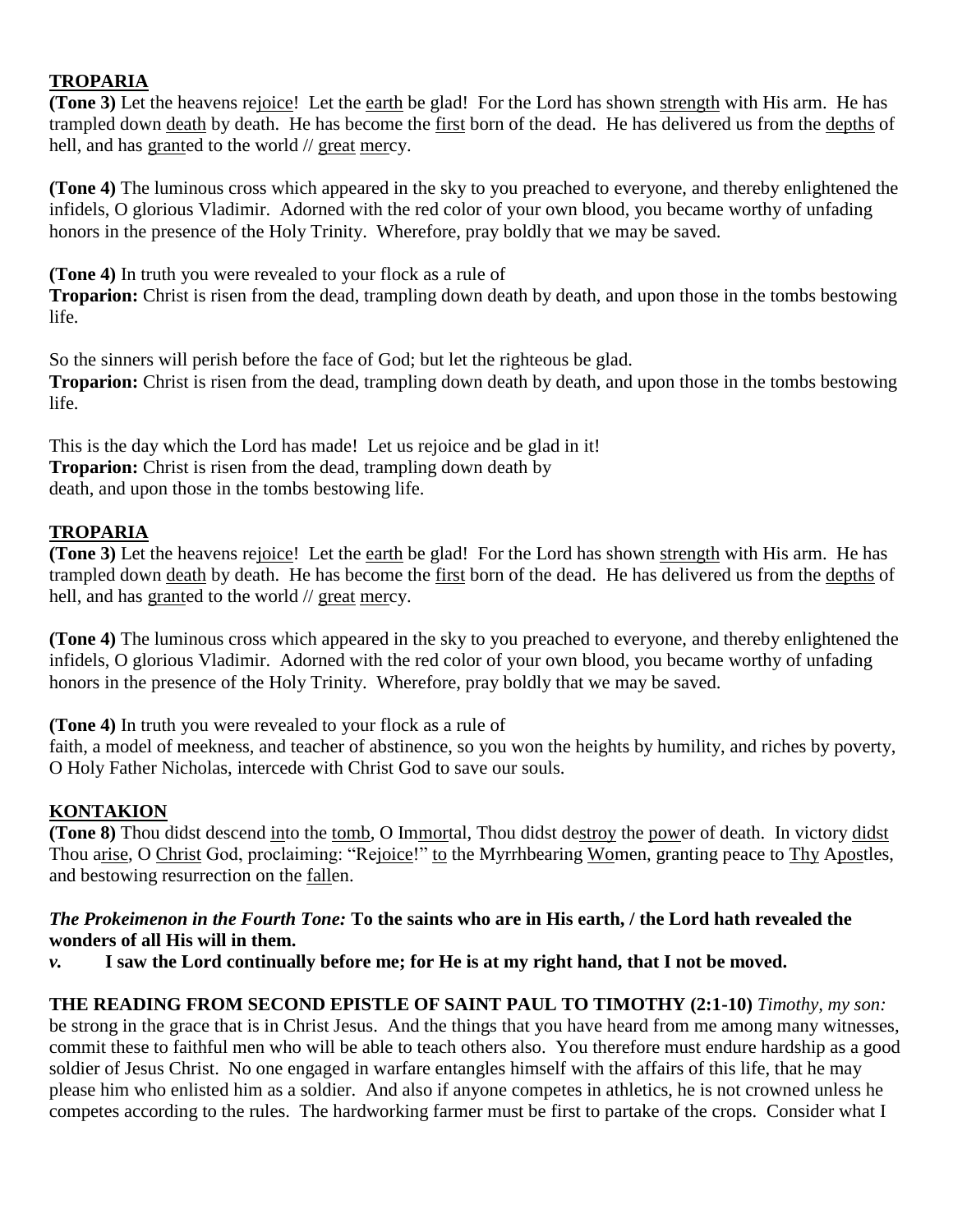say, and may the Lord give you understanding in all things.Remember that Jesus Christ, of the seed of David, was raised from the dead according to my gospel, for which I suffer trouble as an evildoer, even to the point of chains; but the word of God is not chained.Therefore I endure all things for the sake of the elect, that they also may obtain the salvation which is in Christ Jesus with eternal glory.

## *Alleluia, Tone 5*

*v:* **I will sing of Your mercies, O Lord, forever; with my mouth I will proclaim Your truth from generation to generation.**

*v:* **For You have said: "Mercy will be established forever; Your truth will be prepared in the heavens."** 

**THE HOLY GOSPEL ACCORDING TO SAINT JOHN (5:1-15)** At that time there was a feast of the Jews, and Jesus went up to Jerusalem. Now there is in Jerusalem by the Sheep Gate a pool, in Hebrew called Bethzatha, which has five porticoes. In these lay a multitude of invalids, blind, lame, paralyzed. One man was there, who had been ill for thirty-eight years. When Jesus saw him and knew that he had been lying there a long time, he said to him, "Do you want to be healed?" The sick man answered him, "Sir, I have no man to put me into the pool when the water is troubled, and while I am going another steps down before me." Jesus said to him, "Rise, take up your pallet, and walk." And at once the man was healed, and he

took up his pallet and walked. Now that day was the sabbath. So the Jews said to the man who was cured, "It is the sabbath, it is not lawful for you to carry your pallet." But he answered them, "The man who healed me said to me, `Take up your pallet, and walk.'" They asked him, "Who is the man who said to you, `Take up your pallet, and walk'?" Now the man who had been healed did not know who it was, for Jesus had withdrawn, as there was a crowd in the place. Afterward, Jesus found him in the temple, and said to him, "See, you are well! Sin no more, that nothing worse befall you." The man went away and told the Jews that it was Jesus who had healed him.

#### **THE HYMN TO THE THEOTOKOS**

The Angel cried to the Lady full of grace: Rejoice, O Pure Virgin! Again I say: Rejoice! Your Son is risen from His three days in the tomb! With Himself He has raised all the dead! Rejoice, all ye people! Shine! Shine! O New Jerusalem! The Glory of the Lord has shone on you! Exult now and be glad, O Zion! Be radiant, O Pure Theotokos, in the Resurrection of your Son!

## **COMMUNION HYMN**

Receive the Body of Christ; taste the Fountain of Immortality. Alleluia! Alleluia! Alleluia!

## **IN PLACE OF "WE HAVE SEEN THE TRUE LIGHT…"**

Christ is risen from the dead, trampling down death by death, and upon those in the tombs bestowing life.

#### Martyr Basiliscus the Bishop of Comana

The Holy Martyr Basiliscus was a nephew of the Great Martyr Theodore the Recruit (February 17), and he suffered together with his brothers Eutropius and Kleonikos during the persecution of the emperor Maximian Galerius (305-311). The holy martyrs Kleonikos and Eutropius (March 3) were crucified, but the martyr Basiliscus was sent to Comana where he was detained in prison.

The governor Agrippa arrived in the city of Amasea, and started a persecution against Christians. St Basiliscus in prison prepared himself for his impending ordeal. The Lord appeared to him in a dream, promising the martyr His help, and foretold his martyric death at Comana. St Basiliscus asked the prison guards to let him go to his native village to bid his relatives farewell. They let him go, since they respected him for his holy life and working of miracles. Arriving home, St Basiliscus saw his family one last time, and urged them to stand firmly in the Faith.

When Agrippa learned that St Basiliscus had gone to see his relatives, he went into a rage. He chastized the prison guards, and he sent a detachment of soldiers after the martyr, headed by a cruel magistrianum (adjutant of the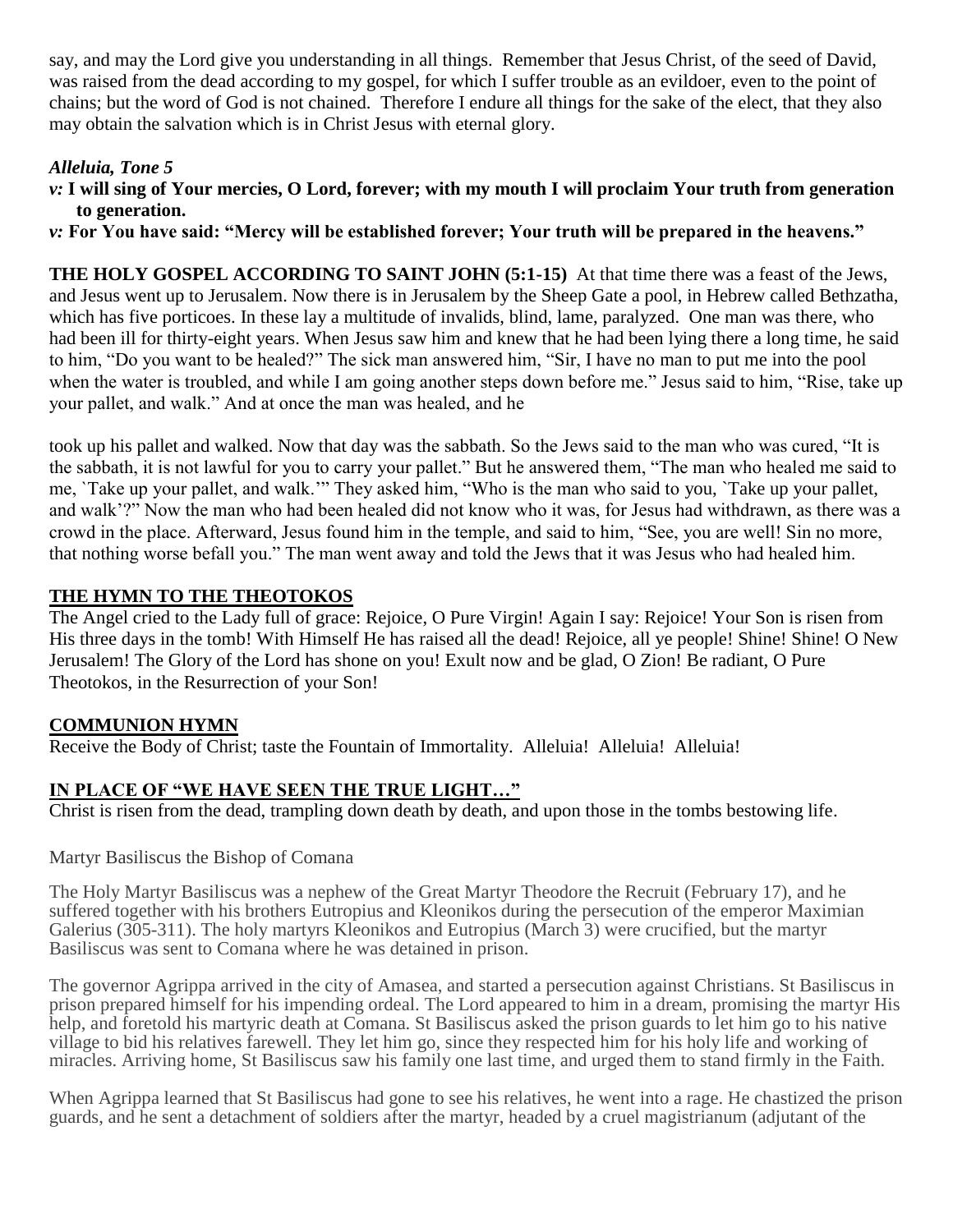governor). Meeting St Basiliscus, who was actually on his way back, the magistrianum placed heavy chains on him, and shod him with metal sandals with nails driven into the soles, and set off to Comana.

Arriving at a certain village during the hot afternoon, the travellers stayed at the house of a woman named Troana. The soldiers went into the house to relax and refresh themselves with food, and they tied the martyr Basiliscus to a dry tree. Standing in the heavy chains beneath the scorching sun, the saint prayed to God. Suddenly a Voice was heard from above, "Fear not, for I am with you."

The earth shook, and a spring of water came forth from the fissure. The magistrianum, the soldiers and Troana, rushed out of the house, frightened by the earthquake. Shaken by the miracle which had taken place, they set the martyr free. Sick people from the village came to the holy martyr and received healing through his prayers.

When the saint finally stood before Agrippa, he was commanded to offer sacrifice to the pagan gods. He replied, "I offer to God a sacrifice of praise and thanksgiving every hour." They led him into a pagan temple. In an instant fire came down from Heaven, which burned the temple, and reduced the idols to dust. Then in a blind rage Agrippa gave orders to behead St Basiliscus and throw his body into the river. The death of the martyr occurred in the year 308.

Christians quickly gathered the remains of the holy martyr, and buried them by night in a ploughed field. Upon this spot a church was built in honor of St Basiliscus, into which they transferred his relics. Through the prayers of the holy martyr healings began to occur. The saint appeared in a dream to St John Chrysostom (November 13) before his death at Comana and said to him, "Tomorrow we shall be together." St Eusignius (August 5) was an eyewitness to his sufferings and told the world about the struggles of St Basiliscus.

May 22, 2016 သို့်လေသို့နီလ ဝတ္ထိနီလ ဝတ္ထိနီလ ဝတ္ထိနီလ ဝတ္ထိနီလ ဝတ္ထိနီလ ဝတ္ထိနီလ ဝတ္ထိနီလ ဝတ္ထိနီလ ဝတ္ထိနီလ ဝတ္ထိန

#### **CANDLE INTENTIONS FOR THE HEALTH AND BLESSINGS OF**

| Heather, Chris, Raegan, Teri, Jeremy, Hayden, Nadja, Sean, Auden, Cathy, George, |  |
|----------------------------------------------------------------------------------|--|
|                                                                                  |  |
| Fr. Joe, Fr. Moses, Fr. Lavrenty, Deacon Anthony, Jo Ann, Gloria, Laurie,        |  |
| Walt & Zina, Dorothy, Jeanette, Reggie, Ruth, Stojan & Mira, Bosa, Joseph,       |  |
|                                                                                  |  |
|                                                                                  |  |
|                                                                                  |  |

#### **CANDLE INTENTIONS FOR ALL THOSE IN BLESSED REPOSE**

| <b>ETERNAL LIGHT</b>       |  |
|----------------------------|--|
|                            |  |
| ETERNAL LIGHT AT THE ALTAR |  |
|                            |  |
|                            |  |

એક્ષેત્ર એક્ષેત્ર એક્ષેત્ર એક્ષેત્ર એક્ષેત્ર એક્ષેત્ર એક્ષેત્ર એક્ષેત્ર એક્ષેત્ર એક્ષેત્ર એક્ષેત્ર એક્ષેત્ર

Welcome all of our friends and visitors to St. Nicholas! Please join us for fellowship, coffee and donuts in our parish hall.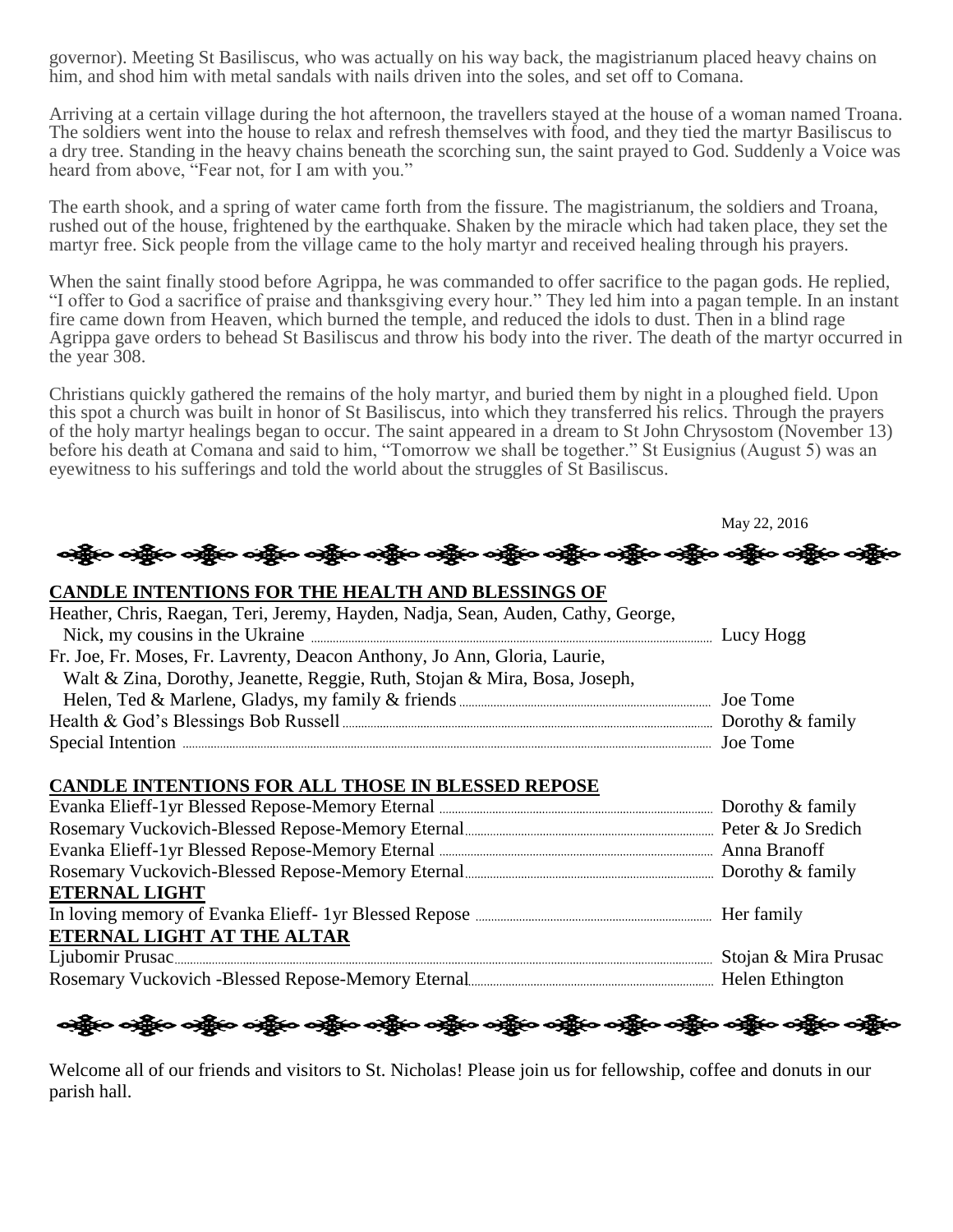There will a one year Parastas for the repose of +Evanka Elieff, coffee and pastries are being donated today in her memory.

### **CHARITY MINISTRIES**

**HOPE IN A BOX** is collecting Bar and Hand Soap for the month of May. Place the items in the Blue Box in the hall. Catholic Charities Community Closet will distribute the items.

**FOOD DRIVE** Place non-perishable food items in the other blue box in the hall.

#### **NORTH END SOUP KITCHEN We serve on Thursday, June 2 from 9 am to 1 pm.**

**MIDDLE EASTERN LUNCHEON & BAKE SALE** at St. George on Thursday, May 26 from 11 am to 2:30 pm. Cost is \$10 per person. Please see the fliers for the luncheon on the tables in our parish hall.

**LAY DELEGATE** The Diocesan conference will be held on Saturday, June 25 here at Holiday Inn Gateway. If you would like to serve as a lay delegate or would like to nominate an individual(s), please contact the parish office.

**SPECIAL MEETING** will be held on Sunday, June 12 to elect the Lay Delegate for the Diocesan conference to be held on Saturday, June 25. Nominees to date are Joseph Tome and Johnny Kantor.

**DIOCESAN CONFERENCE & ORDINATION BANQUET** will be held on Sunday, June 26 following the Divine Liturgy. Tickets for the banquet must be purchased in advance (we need to give a number to the caterer). Adults are \$15 and children 12 and under \$6. See Debbie or any member of the Anniversary committee to purchase your ticket(s). The last day to purchase your tickets will be Sunday, June 19.

**MACEDONIAN OPEN** The 36th Macedonian Open Golf Scramble will be held this year on Monday, June 20th at the Davison Country Club. Once again that is the Monday after Father's Day and would make a great Father's Day gift. Everyone is encouraged to help out in any way they can. There are many sponsorship opportunities for Families and individuals who would like to support the event, from signs wishing "good luck" to signs "in memory" of a loved one. A sign sponsorship is a great advertising opportunity for any business. Whether it's for your business or one that you frequent, we encourage everyone to participate in getting new sign sponsors this year. If you have any questions or know of someone who would like to help, please contact Angelo Panoff, Christine Panoff, Linda Branoff, George Branoff or Chris Nedanis. Please look for the flyers that will be available on our website, in the monthly Bulletin and in the Church Hall following today's service. Feel free to take a few extra flyers and pass them around.

#### *Schedule of services and events for the week of May 22:*

| Monday, May 23                               | Office Closed                                                                                                                          |
|----------------------------------------------|----------------------------------------------------------------------------------------------------------------------------------------|
| Tuesday, May 24                              | Office Closed                                                                                                                          |
| Wednesday, May 25<br>$10:00$ am<br>$5:45$ pm | <b>MID PENTECOST</b><br>Divine Liturgy @ St. Mary Magdalene<br>100 <sup>th</sup> Anniversary Committee Meeting<br><b>Office Closed</b> |